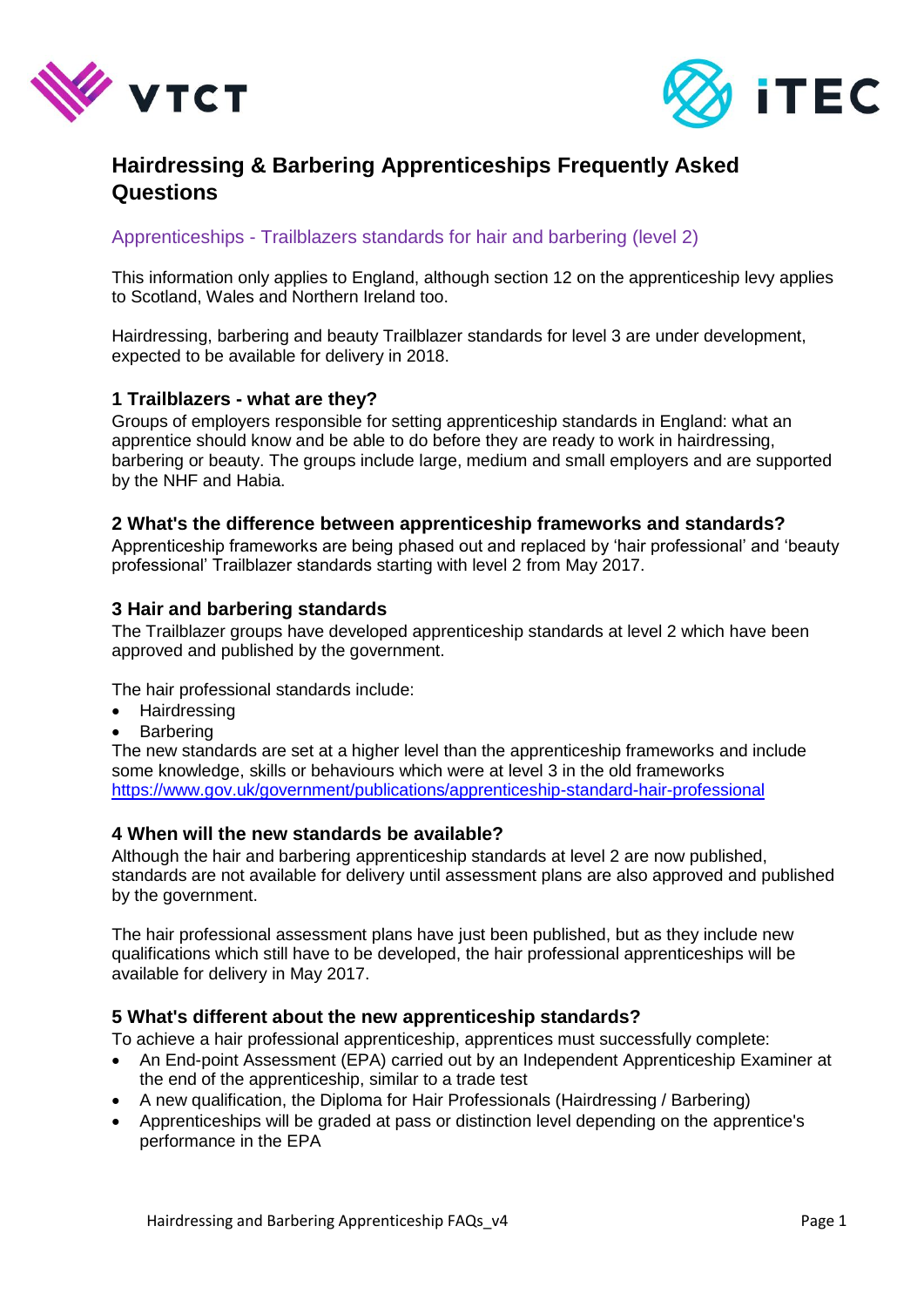



 The qualification is assessed as apprentice's progress through their apprenticeship programme. The final part of the qualification is the EPA. Apart from the EPA, all onprogramme assessment will be carried out by the training provider.

# **6 Maths and English**

Maths and English are vital skills that will underpin success in every career. All apprenticeships will need to include opportunities for apprentices to develop their knowledge, understanding and use of Maths and English. The minimum required to complete a Level 2 apprenticeship is a qualification in English and Maths at Level 1 or above (e.g. functional skills). Where apprentices already have Maths and English qualifications at the level required to complete their apprenticeship, they should be supported to work towards the next level.

# **7 How do I know what apprentices should be taught?**

The Employer's Occupational Brief sets out the detailed information about what apprentices should be able to do and what they should know and understand for each part of the apprenticeship standards and for each unit of the Diploma for Hair Professionals (Hairdressing / Barbering). Awarding Organisations will provide qualification logbooks and quidance documents for the on-programme delivery and assessment.

The Employer's Occupational Brief is freely available on the NHF website (www.nhf.info/apprenticeships) and on the Habia website (www.habia.org/apprenticeships)

#### **8 How long do the new apprenticeships last?**

Typically, two years for the hair professional standards, but the minimum duration is one year and one week (372 days).

#### **9 How are the new standards assessed?**

The Trailblazer groups are also responsible for developing assessment plans which specify what will be assessed in the EPA, how it will be assessed and who can carry out the assessment.

An Independent Apprenticeship Examiner deployed by the Awarding Organisations will observe apprentices carrying out specified practical tasks, set out in the assessment plan. They will also use oral questioning to check the apprentice's knowledge, skills and understanding, also set out in the assessment plan. The EPA will be graded based on the apprentice's overall performance.

Below is a link for the Hair Professional assessment plan. https://www.gov.uk/government/uploads/system/uploads/attachment\_data/file/580177/Hair\_prof [assessment\\_plan.pdf](https://www.gov.uk/government/uploads/system/uploads/attachment_data/file/580177/Hair_prof_assessment_plan.pdf)

#### **10 Can apprentices retake the EPA?**

Yes, but they must re-do the whole assessment. Because it is a holistic assessment, they cannot retake just parts of the assessment. At the time of writing, there is no limit on retakes. However, there will be additional costs for any retakes which are unlikely to be covered by funding.

Employers and training providers are therefore strongly advised to enter apprentices for the EPA only when they are confident that they are competent in all the skills, knowledge and behaviours required for the EPA.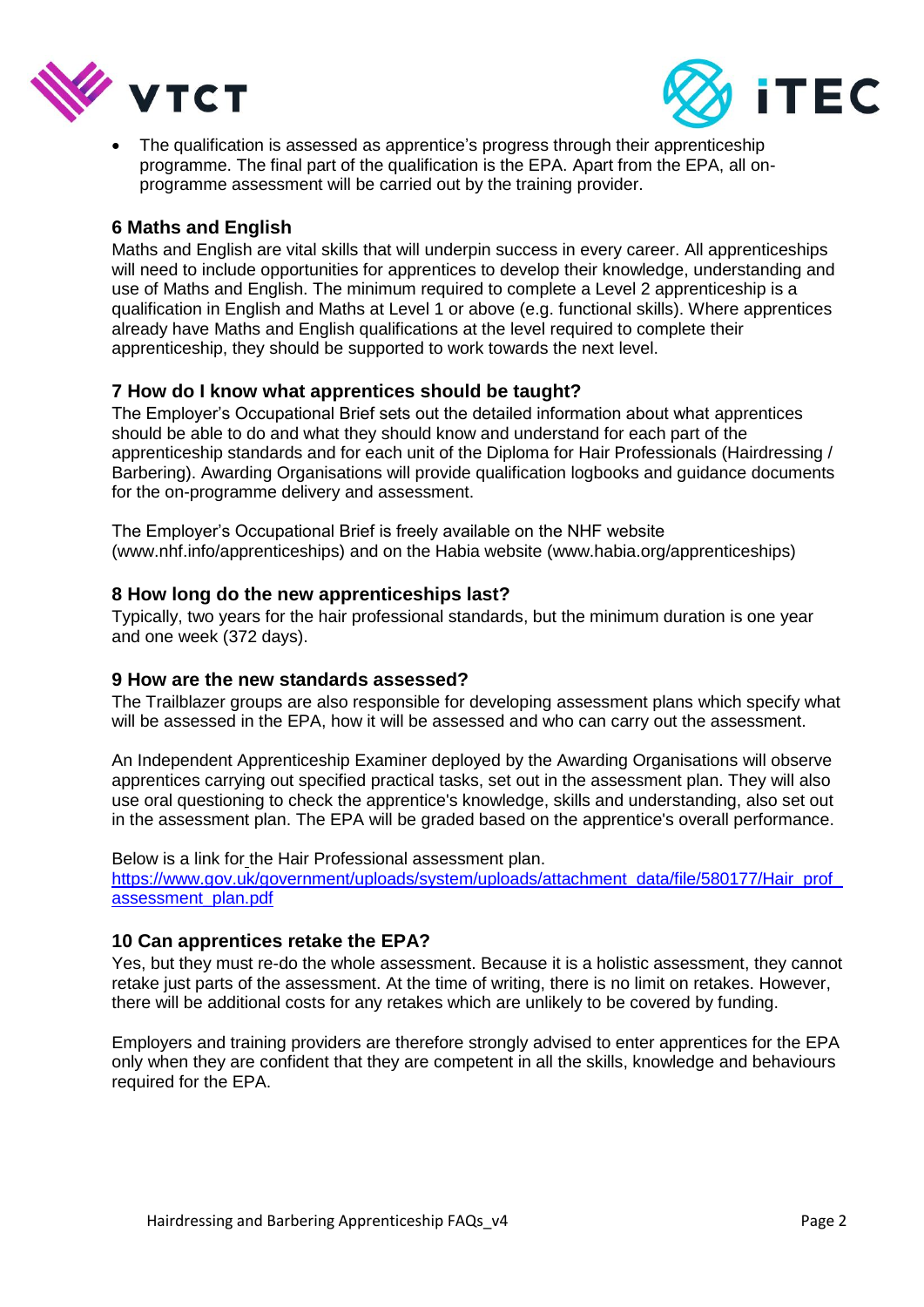



# **11 Who can carry out the EPA?**

Independent Apprenticeship Examiners, appointed by Apprenticeship Assessment Organisations, who have no connection with the apprentice, the employer or the training provider. For the hair professional standards, the Assessment Organisation must be an Awarding Organisation, regulated by Ofqual, because the EPA is a compulsory part of the Diploma for Hair Professionals.

# **12 Who will be running the EPA?**

The EPA process will managed by the AO in conjunction with the Provider, College or Employer. The Independent Apprenticeship Examiner will be employed by the AO.

# **13 Who supplies the models for the EPA?**

It is the responsibility of the apprentice, employer or provider to supply the models for the EPA.

#### **14 How many apprentices will be able to sit an EPA at any one time?**

The maximum number of apprentices sitting an EPA will be 8.

# **15 Would you like to be an Independent Apprenticeship Examiner?**

If you are interested in becoming an Independent Apprenticeship Examiner, check that you meet the criteria (see page 5 of the hair professional assessment plan) and email [enquiries@nhf.info](mailto:enquiries@nhf.info) or [caroline.larissey@habia.org](mailto:caroline.larissey@habia.org) with information about your skills and experience together with your contact details. These will then be passed on to the Awarding Organisations.

# **16 What is the apprenticeship levy?**

Employers with a pay bill of £3million or more will be required to pay 0.5% of their pay bill into a pot, to be used for apprenticeship training. The levy applies across the whole of the UK but how the funds can be used varies between England, Wales, Scotland and Northern Ireland.

Large employers will have a £15,000 allowance to offset against their levy payment. Levy funds will be available through a new digital service on GOV.UK. The first funds will appear in digital accounts in late May 2017. 20% of the total cost will be held back, to be paid on completion of the apprenticeship. Any unused funds will expire after 24 months.

Click here for a link to government information about how the apprenticeship levy will work: [www.gov.uk/government/publications/apprenticeship-levy-how-it-will-work/apprenticeship-levy](http://www.gov.uk/government/publications/apprenticeship-levy-how-it-will-work/apprenticeship-levy-how-it-will-work)[how-it-will-work](http://www.gov.uk/government/publications/apprenticeship-levy-how-it-will-work/apprenticeship-levy-how-it-will-work)

#### **17 What about employers who don't pay the levy?**

This section applies to England only.

- Non-levy paying companies must contribute 10% of the cost of apprenticeship training and assessment
- Small employers (less than 50 employees) who take on 16-18 year olds, or those aged 19-24 who have been in care, or who have a local authority care plan will not pay anything towards the cost of apprenticeship training and assessment
- Any employer taking on 16-18 year olds or those aged 19-24 who have been in care, or who have a local authority care plan will also receive £1000 to support the additional costs of training these groups and the training provider will also receive £1000. The money is paid in two instalments, £500 after 3 months and the balance at 12 months.

Contributions from employers must be in cash, not kind, but can be spread over time.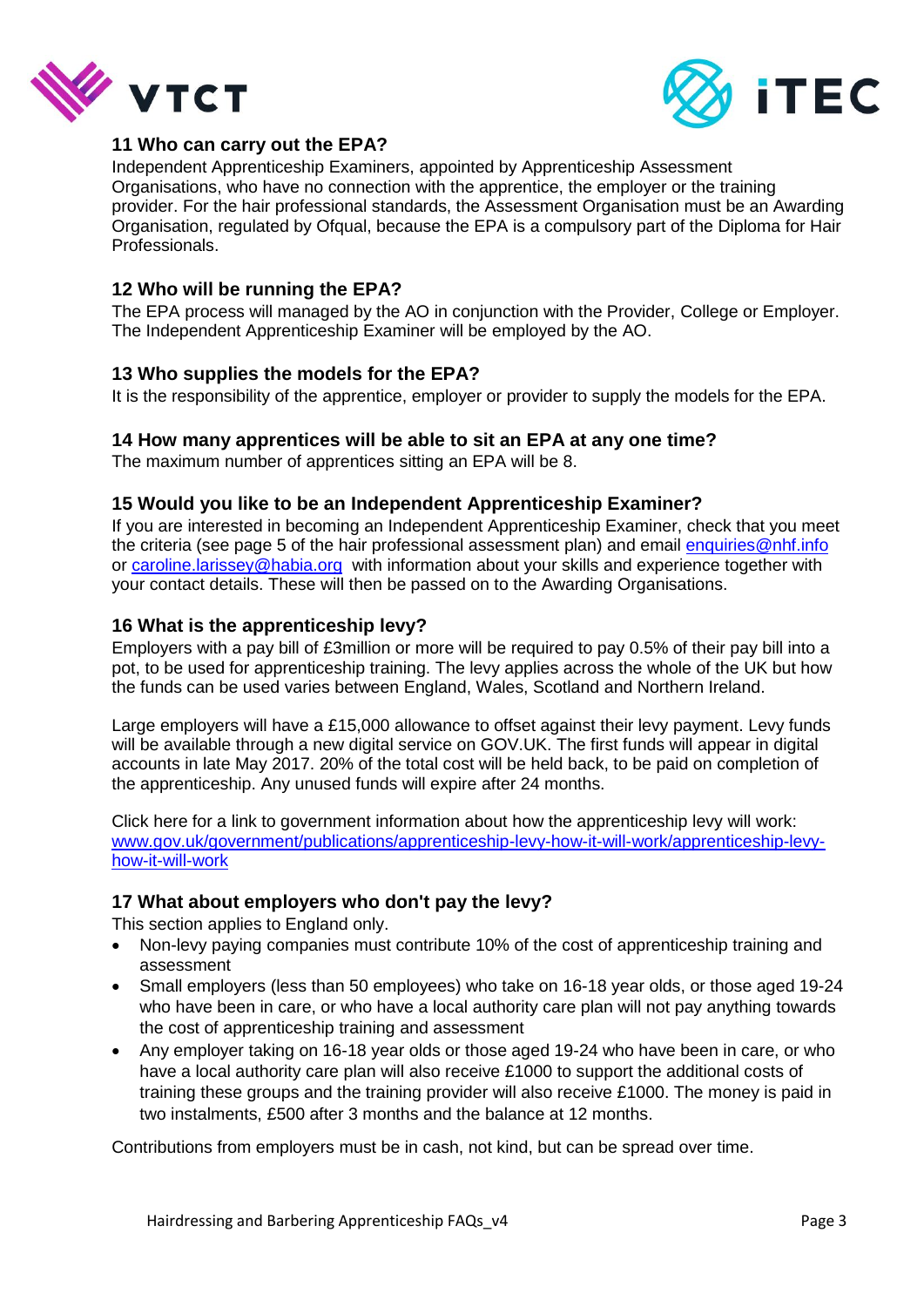



#### **18 What will it cost me as an employer?**

In England, Apprenticeship standards are allocated into one of 15 funding bands once assessment plans have been approved. For the hair professional standards, the funding band is set at Band 9 which means that the maximum government contribution is £9000.

Unless they are small employers taking on 16-18 year olds, or those aged 19-24 who have been in care, or who have a local authority care plan employers will be required to pay 10% (£900) per apprentice.

Employers are expected to negotiate the price of training and assessment with training providers, so if you negotiate a price which is lower than the maximum allowed, your contribution will be 10% of the lower price you negotiate.

# **19 What does that mean for me?**

| If you are:                                                            | It will cost me:                                                                                                 |
|------------------------------------------------------------------------|------------------------------------------------------------------------------------------------------------------|
| A large employer with a pay bill of £3m or                             | 0.5% of your paybill                                                                                             |
| more                                                                   |                                                                                                                  |
| A medium sized employer eg 80 employees                                | 10% or £900 per apprentice                                                                                       |
| A medium sized employer eg 80<br>employees, taking on a 16-18 year old | 10% or £900 per apprentice You and your<br>training provider will each receive an<br>incentive payment of £1000. |
| A small employer eg 10 employees, taking<br>on a 16-18 year old        | Nothing<br>You and your training provider will each<br>receive an incentive payment of £1000.                    |
| A small employer eg 10 employees, taking<br>on a 24 year old           | 10% or £900 per apprentice                                                                                       |

# **20 Do I still need to pay the apprenticeship National Minimum Wage?**

Yes. Employer contributions towards the cost of apprenticeship training and assessment are on top of the wages and any other employment-related costs you already pay for apprentices. Here's a link to the minimum wage rates:

<https://www.gov.uk/national-minimum-wage-rates>

#### **21 How much of the apprenticeship is off the job training?**

Employers must allow all apprentices to spend a minimum of 20% of their working week (eg 6 hours of a 30 hours working week) doing off the job training, either in the salon or with a recognised training provider, academy or college.

#### **22 Will apprenticeship agreements change?**

Yes. Anyone starting on the Trailblazer apprenticeships will need a new-style apprenticeship agreement which must include a commitment statement to be signed by employers and apprentices and, for 16-18 year olds only, by parents/carers.

#### **23 Will the AGE grant continue in England?**

No, from May 2017 it will be replaced with the new apprenticeship funding arrangements described above.